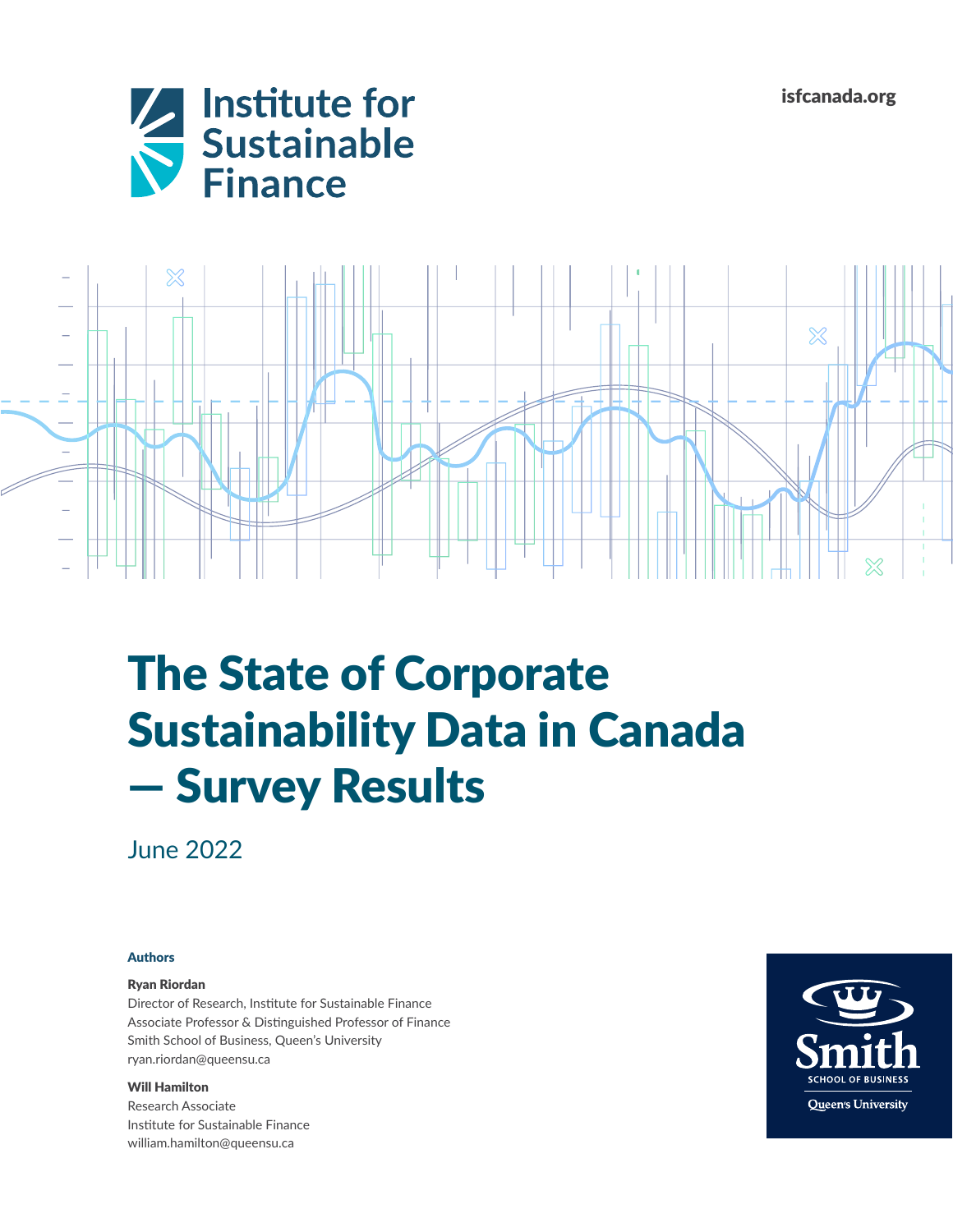# EXECUTIVE SUMMARY

A major reallocation of capital will be required to transition Canada to its goal of Net Zero carbon emissions. However, to make the decisions that will get us there, financial institutions, regulators, investors and other stakeholders will need quality information and data about corporate GHG emissions and climate risks.

The Institute for Sustainable Finance (ISF) recently surveyed researchers, investment professionals and academics to better understand the current state of sustainability data. The survey was distributed to over 700 individuals and 120 responses were received.

Respondents were fairly evenly split between academia and the private sector, with the remaining 30% coming from the public sector, Non-Governmental Organizations (NGOs) and Other categories. The survey shows that there is some dissatisfaction with the state of sustainability data. Academics are relatively less satisfied with the quality of data than other respondents. Missing values and incomplete information were the two top-ranked issues with respect to sustainability data. Bloomberg was the top cited source for sustainability data, followed by MSCI, internal data sources, and CDP. However, both private and public data providers are used regularly.

The survey also highlights the significant demand for additional data from survey responders. Public and private data providers should take note.

Overall, this survey reveals that there is room for improvement in terms of quality, usability, and the amount of sustainability data available. With advancements in regulatory data requirements and investors' data requirements, there is an imperative for data quality and availability to improve over time.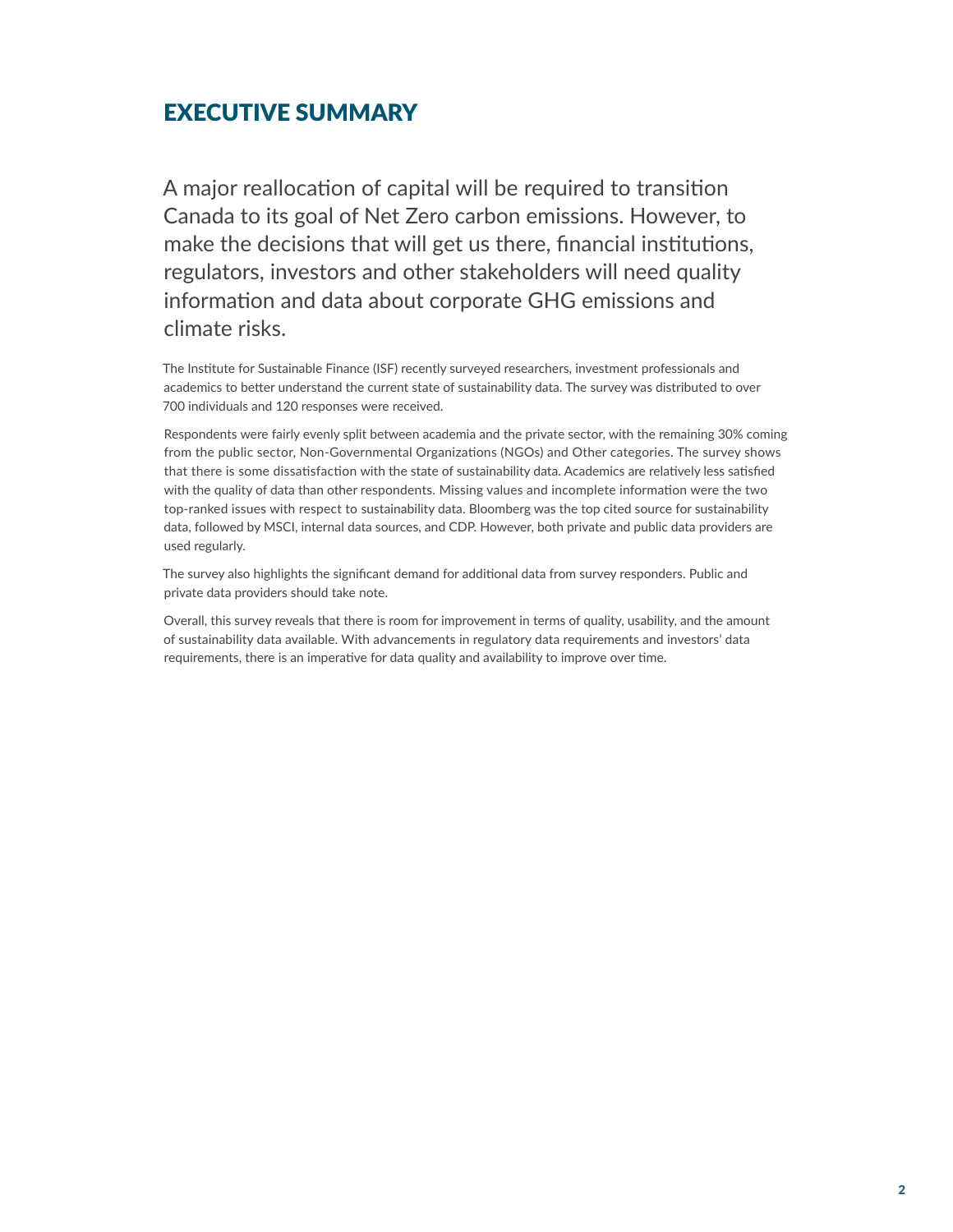# INTRODUCTION

In recent months, public authorities have advanced measures to address the impact and financial risks of climate change. In January, 2022, the Bank of Canada and Office of the Superintendent of Financial Institutions released the results of a pilot project on climate scenario analysis. The Canadian Securities Administrators has released draft regulations for climate disclosures for Canadian firms, and the US Securities and Exchange Commission has more recently done so as well.

Financial institutions are in a unique position to mobilize climate-related investments, and indeed the financial sector as a whole will play a vital role in the transition to carbon-neutrality. However, in order to be efficient allocators of capital, these institutions need data to make allocation decisions. Regulators are faced with a similar problem in that their ability to monitor financial risks associated with a changing climate is impaired by the lack of data. Furthermore, investors seeking to make retirement investment decisions are unable to evaluate the financial impact a changing climate could have on their portfolio.

In this context, the ISF conducted a survey on the state of sustainability data. The research looks to gain a clearer picture of the issues with data available today, as well as the needs of researchers and professionals going forward.

# SURVEY DESIGN

More than 700 people were asked to answer five questions and to provide demographic information about themselves. Each of the 120 respondents was asked to provide the sector in which they work and list all sources of sustainability data they use.

Respondents then indicated their general satisfaction with the state of sustainability data by choosing one of four options ranging from "totally dissatisfied", to "very satisfied". In the next question, respondents were asked to rank issues with sustainability data in order of priority, providing a number between 1 and 10 for each of the categories that were listed, including: missing values, errors in data, difficulties accessing data, difficulties manipulating data, difficulties merging sources, incomplete information, and an optional "other" category. The last question was formatted similarly, this time asking respondents to rank their most pressing sustainability data needs. The options listed were: more data, cleaner data, lower cost of data, improved compatibility and mergeability of datasets, and an "other" category.

Finally, respondents were given the opportunity to provide any additional comments about sustainability data issues. All questions were optional.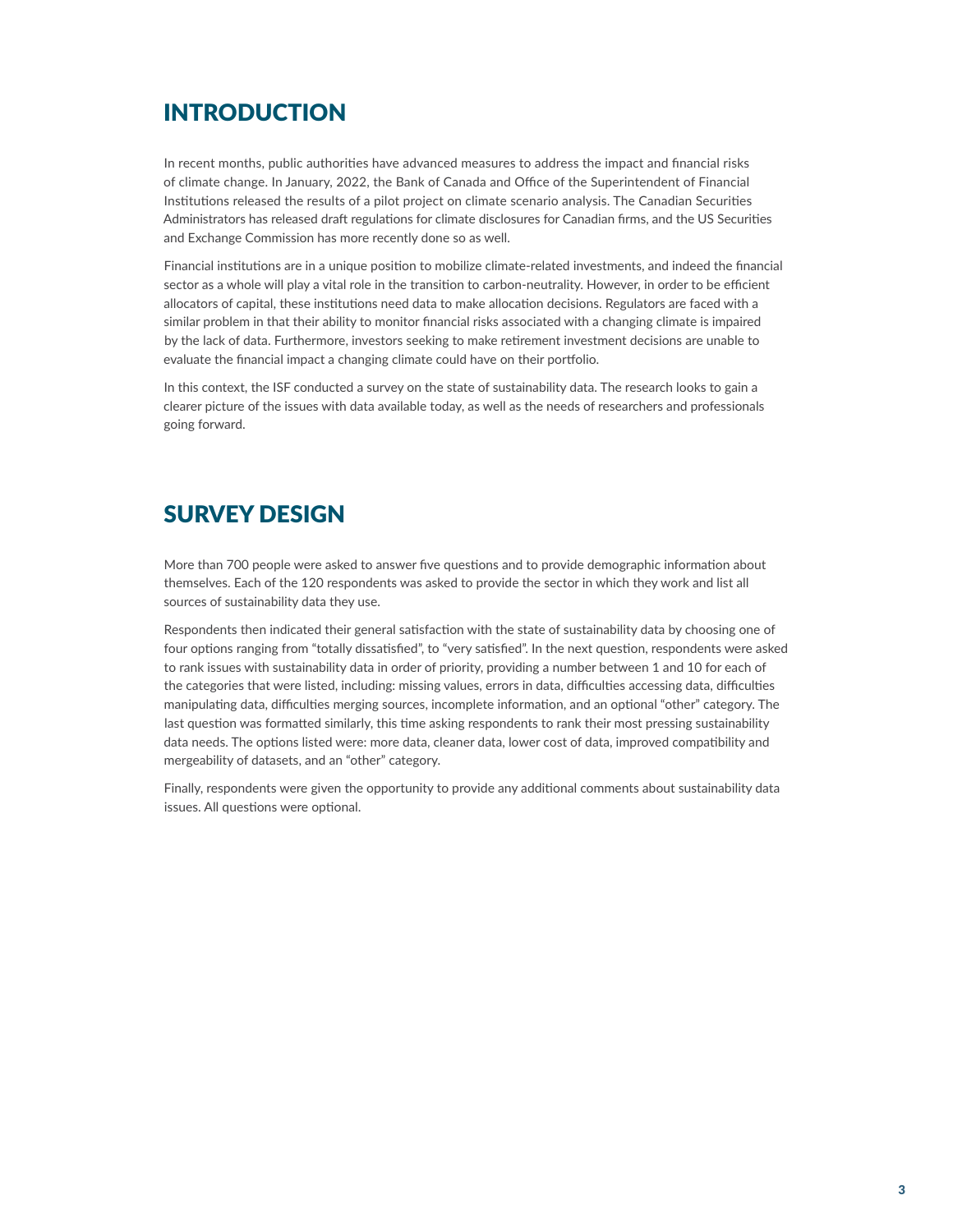# RESULTS

Of the 120 responses, 36 were discarded because the respondent only answered the demographic question. The remaining 84 survey responses were used for our analysis.

Responses were received from a variety of professionals working across a number of sectors, with strong representation from the private sector and academia, which account for 34% and 37% of respondents respectively. Demographics are reported in Figure 1 below.

#### FIGURE 1



## Respondent Demographics

While academia and the private sector dominate the responses, close to one-third come from NGOs, the Public Sector, or other sectors. The sample represents a good cross-section of the likely users of sustainability data and should generate a representative view of the state of sustainability data.

# Q1: Overall, how satisfied are you with the availability of sustainability data that can be accessed through public and commercial sources?

The question is perhaps the most important as it addresses general satisfaction with sustainability data from all sources. The results show clearly that there is room for improvement in the state of sustainability data in Canada.

Only 6% of respondents were very satisfied while 45% of respondents reported being "somewhat satisfied", 44% reported being "not very satisfied", and 5% were listed as "totally dissatisfied" with the current availability of sustainability data. On balance it is fair to say that sustainability data can be improved. The exact breakdown of satisfaction is reported in Figure 2.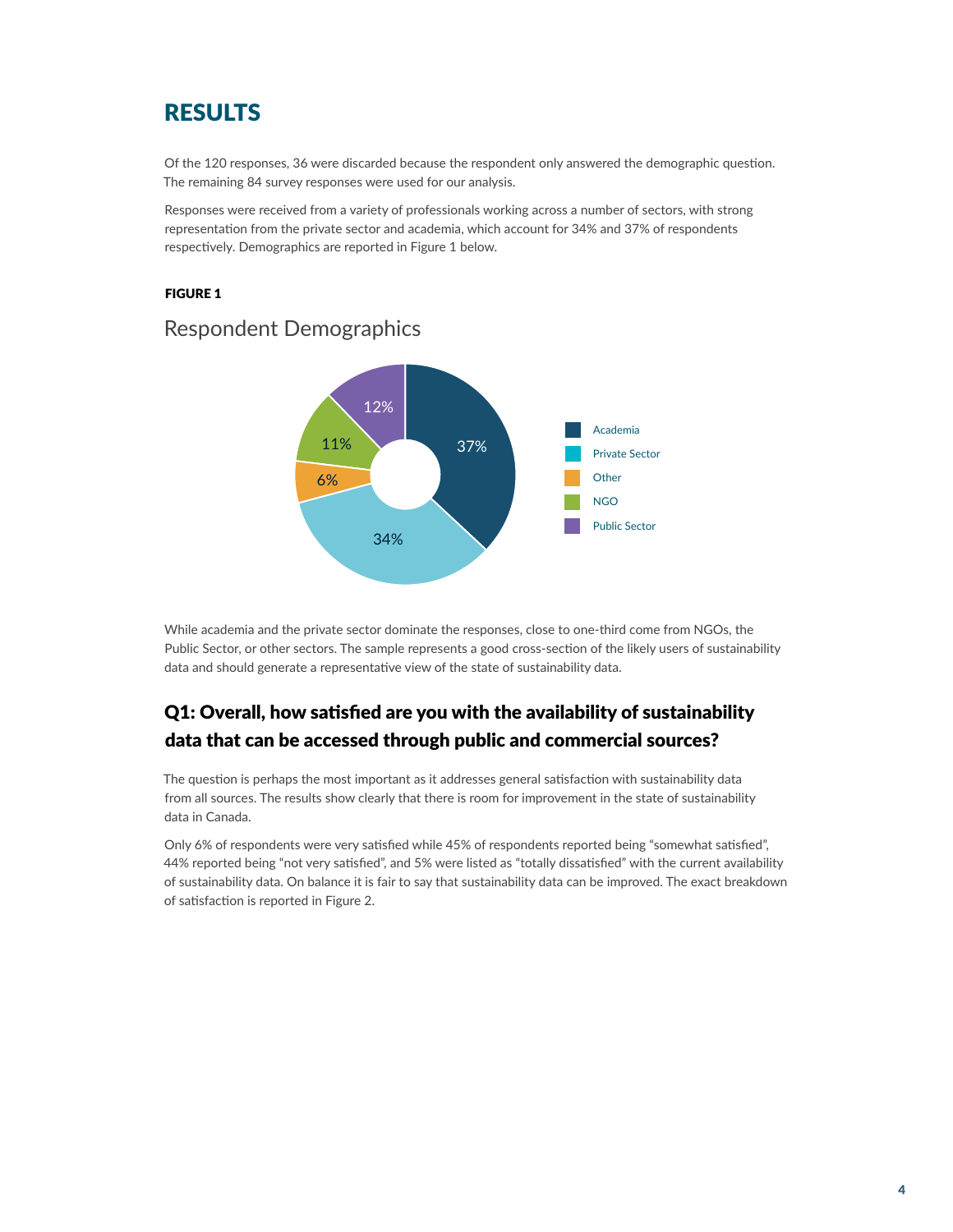#### FIGURE 2



## Satisfaction with Availability of Sustainability Data

While averages over groups can be informative, it is also interesting to see how individual groups with different data needs and skills view the state of sustainability data. As seen in Figure 3, the academic sector was slightly less satisfied with the general quality of the data compared to the private and public sector. Public and private sector users were the most satisfied with the data. Only NGO and public sector researchers were never "totally dissatisfied" with the data.

Further, frustrations with the state of sustainability data appear to be prevalent amongst researchers working across all sectors. There is significance to this consensus, as cooperation between all stakeholders is extremely important if these data gaps are to be closed. Having a common view of the quality of the data is important to having the data improved.

#### FIGURE 3



## Satisfaction with Sustainability Data: Broken Down by Sector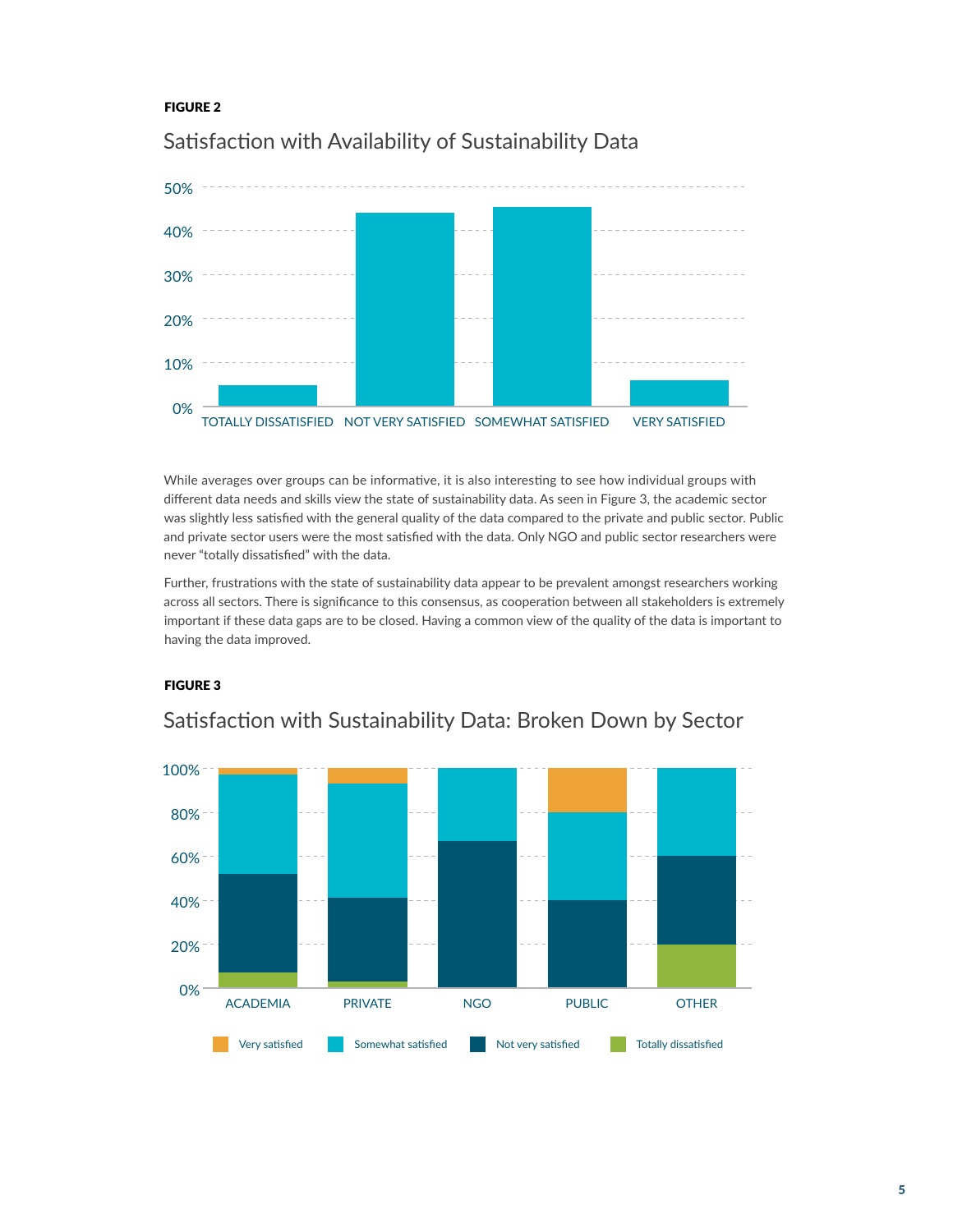## Q2: What sources of data do you use?

Data is available everywhere, including in public and private repositories, for free and at significant cost. The various sustainability data sources used by respondents are shown in Figure 4 below. Bloomberg was mentioned as the most frequent source of sustainability data. This is unsurprising as Bloomberg is the industry standard supplier of financial information and an aggregator of sustainability data. Morgan Stanley Capital International (MSCI) and internal data sources were tied as the second most used data source, followed closely by CDP (formerly the Carbon Disclosure Project).

Roughly, 48% of respondents working in the private sector, 45% of respondents working in academia, and 43% of respondents overall reported using CDP data. This is significant as CDP is a leading provider of firm-reported emissions data, including forward-looking data such as climate targets and scenario analyses, and CDP is the sustainability data provider that has been operating the longest with data available from 2001 to present. Clearly the potential value of this data is well understood by researchers, who are working with what data is available in spite of current deficiencies.

#### FIGURE 4



## Sources Used by Respondents

While commercial databases dominate the data landscape, free data available from statistical agencies is also used. It is interesting to note that this free data is used less than the expensive commercial solutions, suggesting that there is room to improve the quality and/or coverage of public data.

## Q3: What issues do you experience with existing sustainability data sources in order of priority?

The general question of satisfaction with sustainability data doesn't address how that data can be improved and what should be improved first. Respondents were asked to rank issues from most to least important. The top ranked answer, "Missing values" was selected by more than 20% of respondents. More than one third of respondents ranked "Missing Values" or "Incomplete Information" as their most pressing issue experienced when working with sustainability data. More than, 85% of respondents ranked one of the above amongst their top 3 issues. The top ranked issues with sustainability data are shown in Figure 5.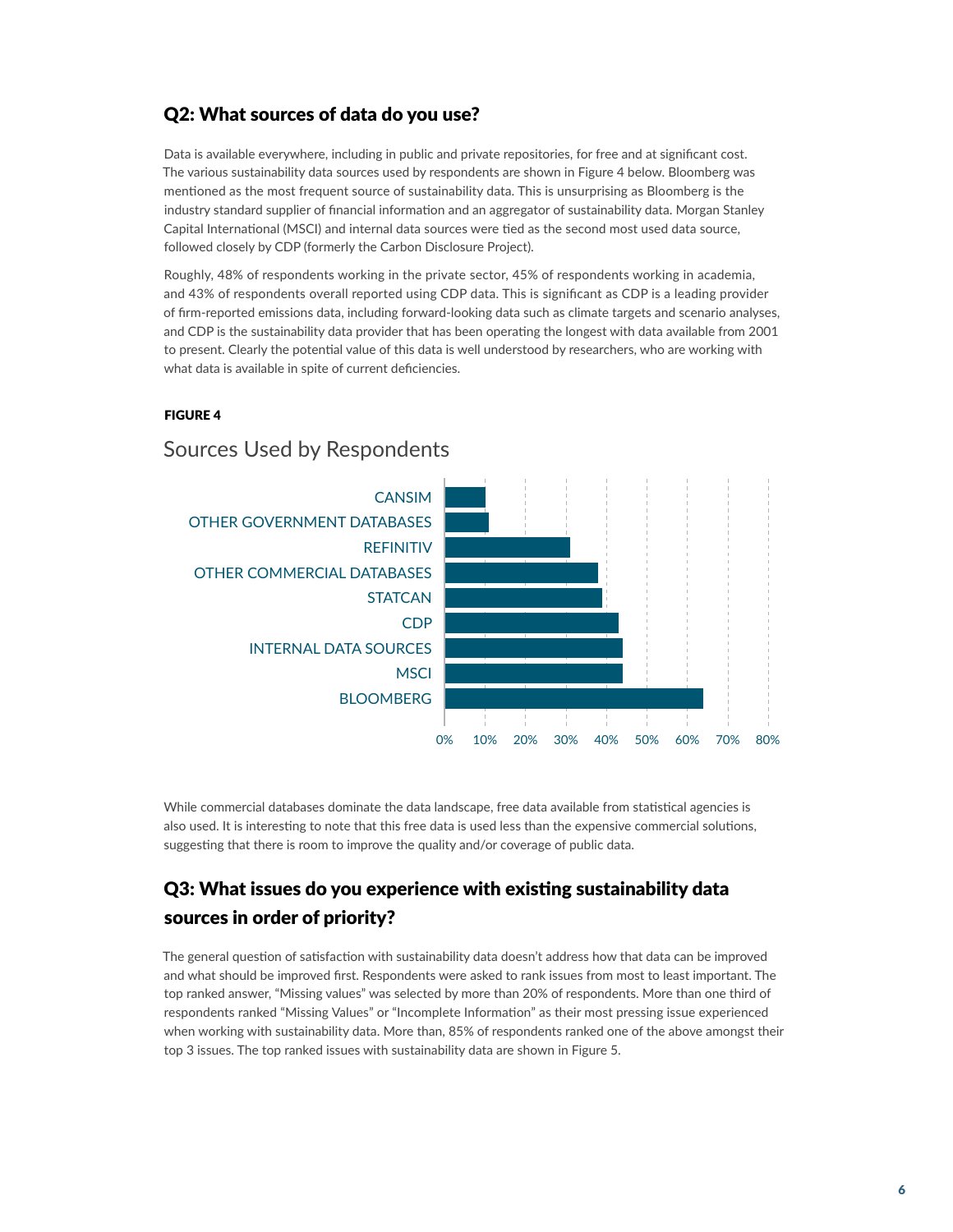## FIGURE 5



Top Ranked Issues with Sustainability Data

While missing, incomplete, and errors in data top the list, difficulties accessing and using the data were also listed by a significant number of respondents as their top issue. Clearly, there are multiple areas in which sustainability data can be improved.

## Q4: What are your key sustainability data needs in order of priority?

The previous questions focused on issues with data now, Question 4 focuses on the future. Respondents were asked to rank their sustainability needs from most to least important. Respondents' data needs were similar. A whopping 41% selected "need additional data" as a top priority when ranking their key sustainability data needs. All other options (including data cleaning, lowering cost of data, and data mergeability) trailed quite far behind, as seen in Figure 6 below.

## FIGURE 6



## Highest Priority Sustainability Data Needs

This should be taken as clear evidence that more data and higher quality data is in demand. Both private and public data providers should take note.